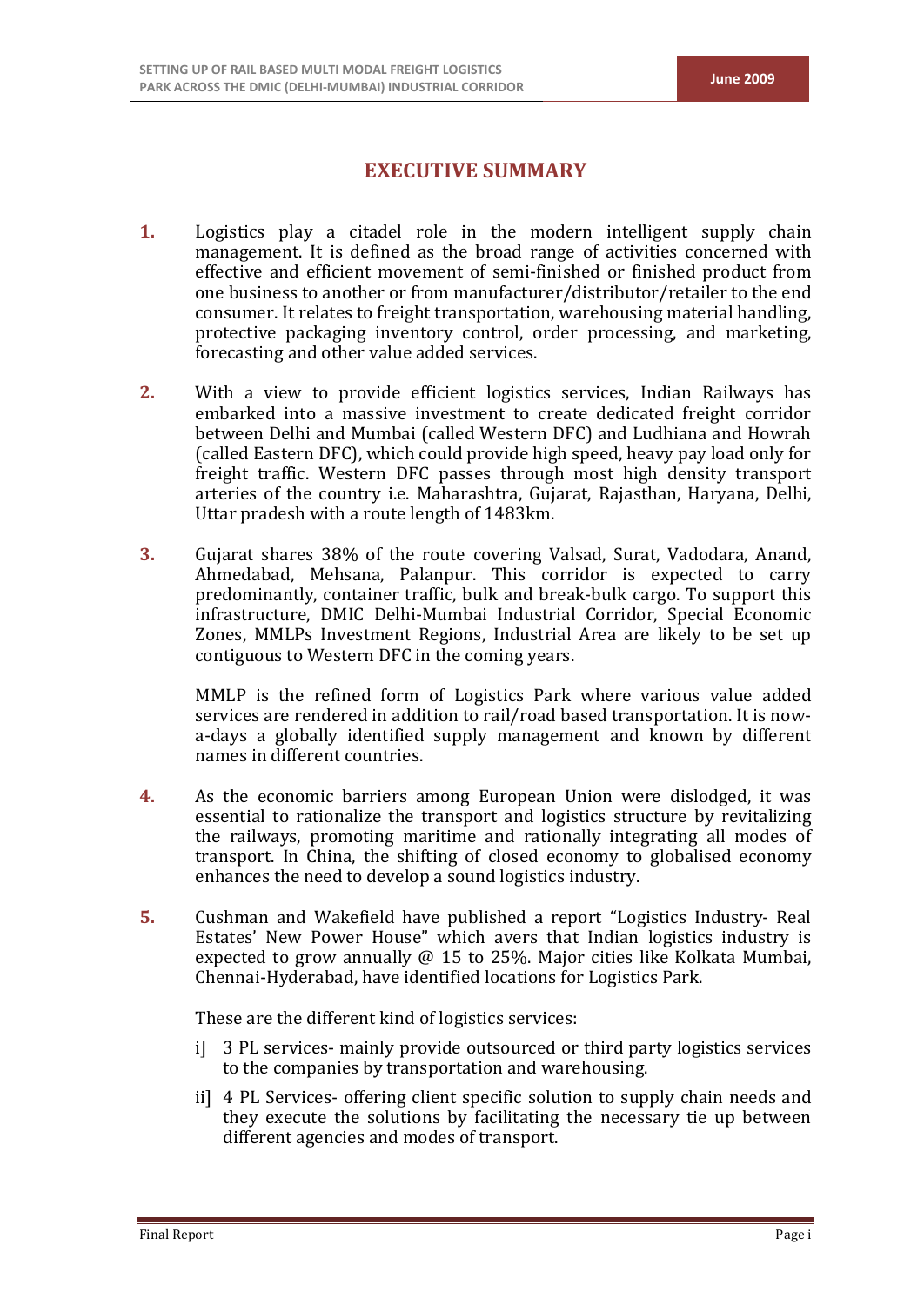## **6. Merits of MMLP**

- i] Excellent transport links of rail and road
- ii] Custom clearance facilities
- iii] Round the clock services
- iv] One window services
- v] Enhanced security systems
- vi] Availability of more options to the users
- vii] Value added services
- viii] Indian Railways intend to develop MMLPs through PPP along with proposed DFC and at strategic locations for containerized as well as bulk and break-bulk cargo in order to enhance rail –co-efficient with resultant increase in the modal share of railways.
- **7.** Gujarat, being strategically situated on the west coast of the country, has emerged as one of the fastest growing industrial states with 26 districts in the land area of 1.96 lakh sq. km. It has the longest costal line of 1600 km hosting 1 major port and 40 non-major ports – Kandla, Mumbai, Pipavav, Navlakhi, Magdallah ports are worth to mention. Endowed with only 6% of the geographical area and 5% of india's population, Gujarat's share at current prices accounts for nearby 6.7% of the national GDP. It accounts for 20% of the country's total industrial production and contributes nearly 7% to the national GDP. The prominent cities of the state are Ahmedabad, Surat, Vadodara, Jamnagar, Rajkot and Jamnagar.

Several land marks achievements in respect of industries agriculture, commodities and infrastructure can be credited to Gujarat.

**8. Gujarat Industrial Development Corporation (GIDC)**

GIDC plays a significant role in industrial development of Gujarat, being the nodal agencies for the GoG for building the industrial backbone of the state. There are as many as 242 industrial estates which are being maintained by GIDC. The corporation has further decided to acquire the land in large scale basis at various places in the state.

- **9. Vibrant Gujarat Investors' Summit** Biennial vibrant Gujarat Investors' Summit is being organized by GOG since 2003. The last one was on January 2009, The details summit is in para 2.4.4.
- **10. Special Economic Zones** SEZ is considered Growth Engine which can boost manufacturing, augment exports and generate employment. The details of SEZs as sanctioned in Gujarat is placed in para 2.4.4.1.
- **11. Gujarat Infrastructure Development Board (GIDB)**

GIDB is continuously striving to harness the potential of public-private investment in infrastructure sector by identifying and creating specific opportunities. GIDB itself does not develop infrastructure projects but acts as an catalyst for their development.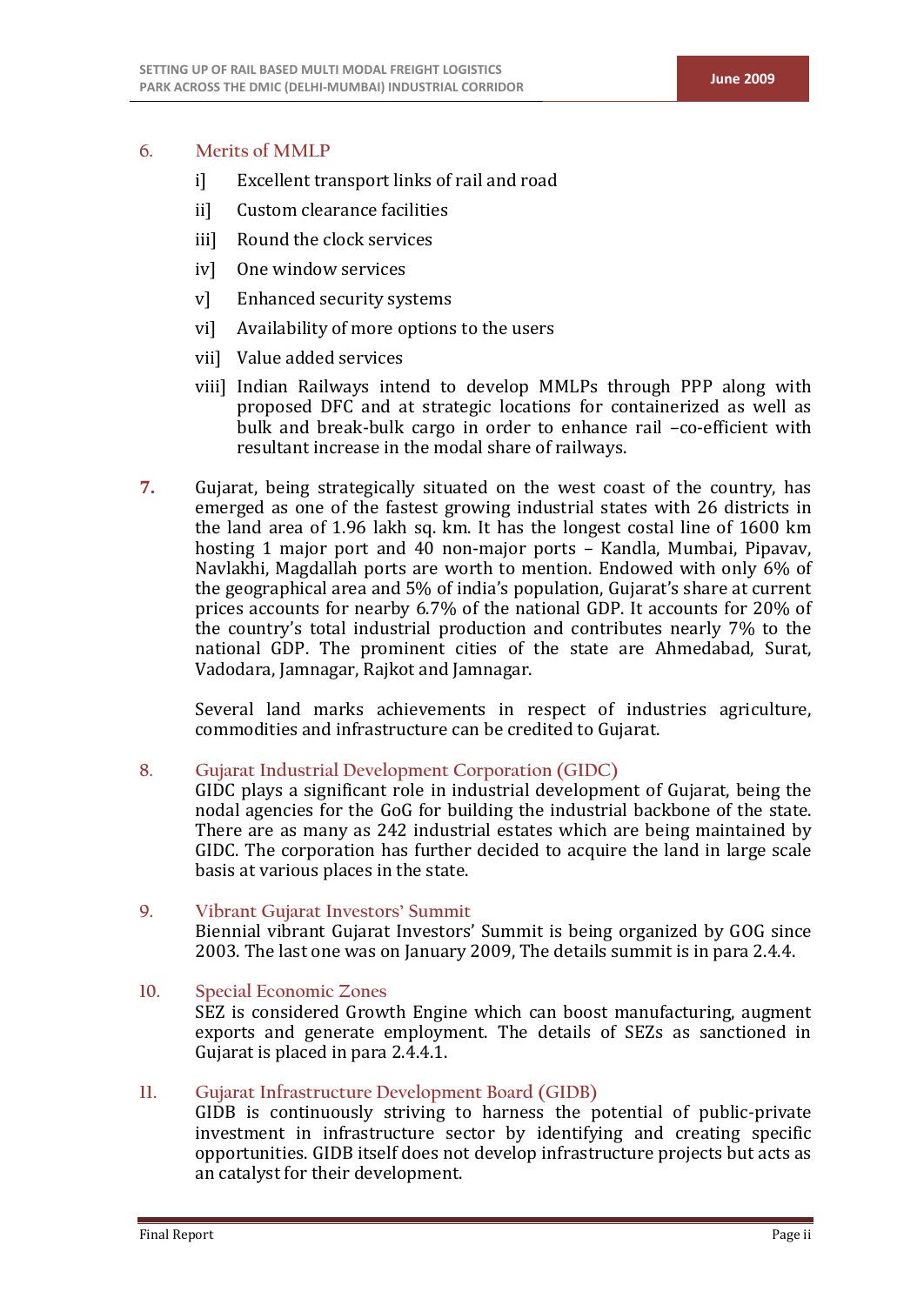The role of GIDB is to undertake the responsibility of the project preparation exercise. It supports the conduct of pre-feasibility studies for various project. If the project is found bunkable, it could be offered to the public-private sectors for execution. These studies are conducted through reputed Consultants.

With this backdrop, GIDB has taken initiative for setting up logistics parks at 5 designated areas in Gujarat – namely Ahmedabad-Surendranagar, Palanpur-Mahsana, Gandhidham-Samakhiali, Bharuch-Dahej and Surat-Hazira. These are important iindustrial/manufacturing centres of petrochemcials, pharmaceuticals, textiles, dairy product. Spices SSI and electronics goods contiguous to DFC/DMIC. GIDB has commissioned RITES with this study.

#### **12. Role of RITES**

RITES Ltd. an ISO 9001-2000 Company and GOI enterprise under Ministry of Railways is a multi-disciplinary Consultancy Organisation in the field of transport, infrastructure and related technologies.

The purpose of study, scope of work, approach and methodology are as per agreement.

#### **13. DMIC in Gujarat**

Ministry of Railways has embarked a massive investment plan of laying Dedicated Freight Corridor between Delhi and Mumbai passing through Gujarat and other States with route length of 1483 km. The area of 150 km on either side of the line will be developed as an industrial corridor. Total four industrial areas and 2 investment regions have been proposed by GOG. Details in para 2.5.

#### **14. DMIC in Other States**

The DMIC has identified a total of 9 IRs and 15 IAs spreading across six states. Details in para 2.6.

#### **15. Gujarat Infrastructure Agenda**

Vision 2010 in the first 'Holistic Plan' prepared by GIDB for infrastructure development in Gujarat taking into consideration of comprehensive view of all infrastructure sectors and seamlessly integrates them into a synchronized and synergistic plan.

Thereafter GIDB has made an ambitious long range perspective planning 'The Blue Print' for Infrastructure in Gujarat 2020 (BIG 2020) to ascertain the economic structure of Gujarat in next decade.

Gujarat is a progress oriented state. Several measures have been initiated to encourage investment and entrepreneurial activity in the state basically related to basic infrastructure development of ports, industries and industrial zones.

#### **16. Section I- Ahmedabad-Surendranagar MMLP**

a. Project Influence Area (PIA)- On this corridor, the following districts have been identified- Ahmedabad, Surendranagar, Gandhinagar and Rajkot, Bhavnagar.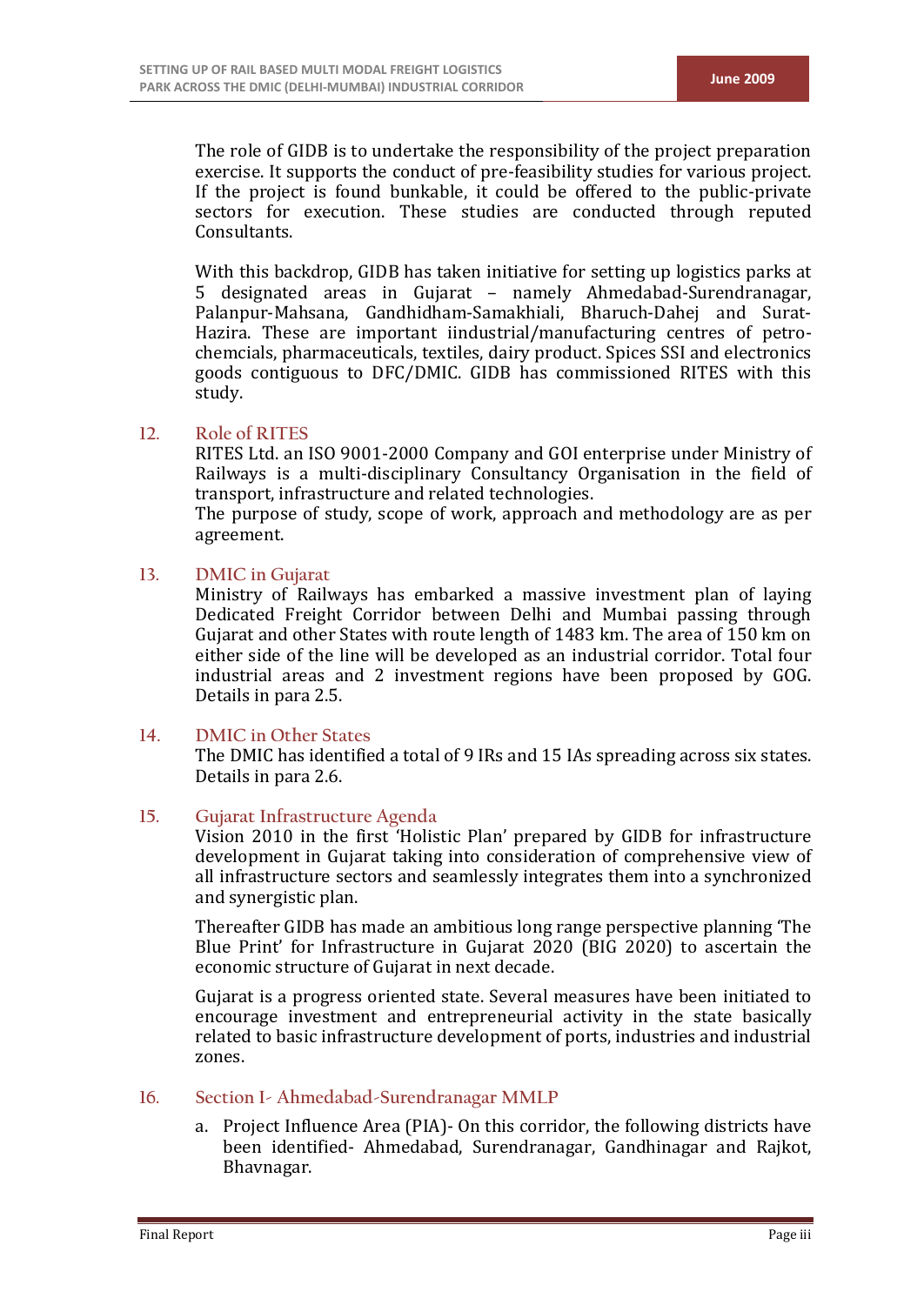- b. Hinterland- For originating traffic- Gujarat, Maharashtra (JN Port), West Bengal, (Shalimar, Kolkata), Assam (New Guwahati), Tamilnadu (Salem), Bihar (Fatua, Patna).
- c. Hinterland- For terminating traffic- Gujarat, Maharashtra (JNPT),<br>Andhrapradesh (Vishakhapatnam), Chattisgarh (Bhilai), Orissa (Vishakhapatnam), (Bondamunda).
- d. Major Commodities- Originating- Pharmaceutical, Drugs & Chemical, Cotton, Textile, Apparel, Container, Milk & Milk Product, Edible Oil, Salt Automobile, Scrap.
- e. Major Commodities- Terminating- Cement, Chemical Manure & Fertilizer, Iron & Steel, Foodgrains, Container, Edible Oil, Automobiles, Stones & Marble.
- f. Connectivity- Road- NH 8 & 8A

Rail- Ahmedabad,-Mumbai Broad Gauge Double Line Electrified territory. Ahmedabad-Viramgam-Okha B G connectivity Surendranagar-Bhavnagar-Pipavav Port.

Ahmedabad-Viramgam-Kandla-Mundra-New Bhuj BG connectivity.

Ahmedabad-Jaipur-Delhi BG connectivity.

DFC- Main DFC alignment with cargo exchange point at Sabarmati.

Ports - Navlakhi, Bhavnagar, with excellent connectivity to Kandla, Mundra and Pipavav

Airport- Ahmedabad, Rajkot, Bhavnagar.

The PIA is situated within DMIC.

- g. Major Industries- Reliance, Arvind, Suzlon, Meghmane, Dishman pharmaceutical, Cadila Health, Ajanta, Samay, Nirma, Wipro.
- h. Prospective Development- 20 SEZs on panel, Dholera Special Investment Region and Fedra International Airport.
- i. Traffic Projection-

#### (In million tonnes)

|                  | <b>Base Year</b> |           | <b>Horizon Years</b> |           |           |           |           |  |  |  |  |
|------------------|------------------|-----------|----------------------|-----------|-----------|-----------|-----------|--|--|--|--|
| 2006-07          |                  | 2011-12   |                      |           | 2016-17   | 2021-22   |           |  |  |  |  |
| Total<br>Traffic | Allocable        | Allocable | Allocated            | Allocable | Allocated | Allocable | Allocated |  |  |  |  |
| 40.4             | 31.9             | 44.2      | 8.7                  | 59.4      | 14.2      | 80.4      | 22.8      |  |  |  |  |

j. Approximate Area Requirement for MMLP (In Ha.)

|      | 2011-12 |       | 2016-17                        |    | 2021-22 |      |        |       |
|------|---------|-------|--------------------------------|----|---------|------|--------|-------|
| Rail | Others  | Total | Total<br>Rail<br><b>Others</b> |    |         | Rail | Others | Total |
| 4.5  | 49      | 53.5  | 4.5                            | 62 | 66.5    | 4.5  | 81.5   | 86    |

- k. Probable Locations- Bavla, Khodiyar, Viramgam Railway Yard, Dholera, Goraj
- l. Competing Facilities- ICD/CONCOR-Khodiyar, Sabarmati, CWC Adalaj, Hasti Petrochemical-Sanand, Thar Terminal at Sanand, Dubai Port-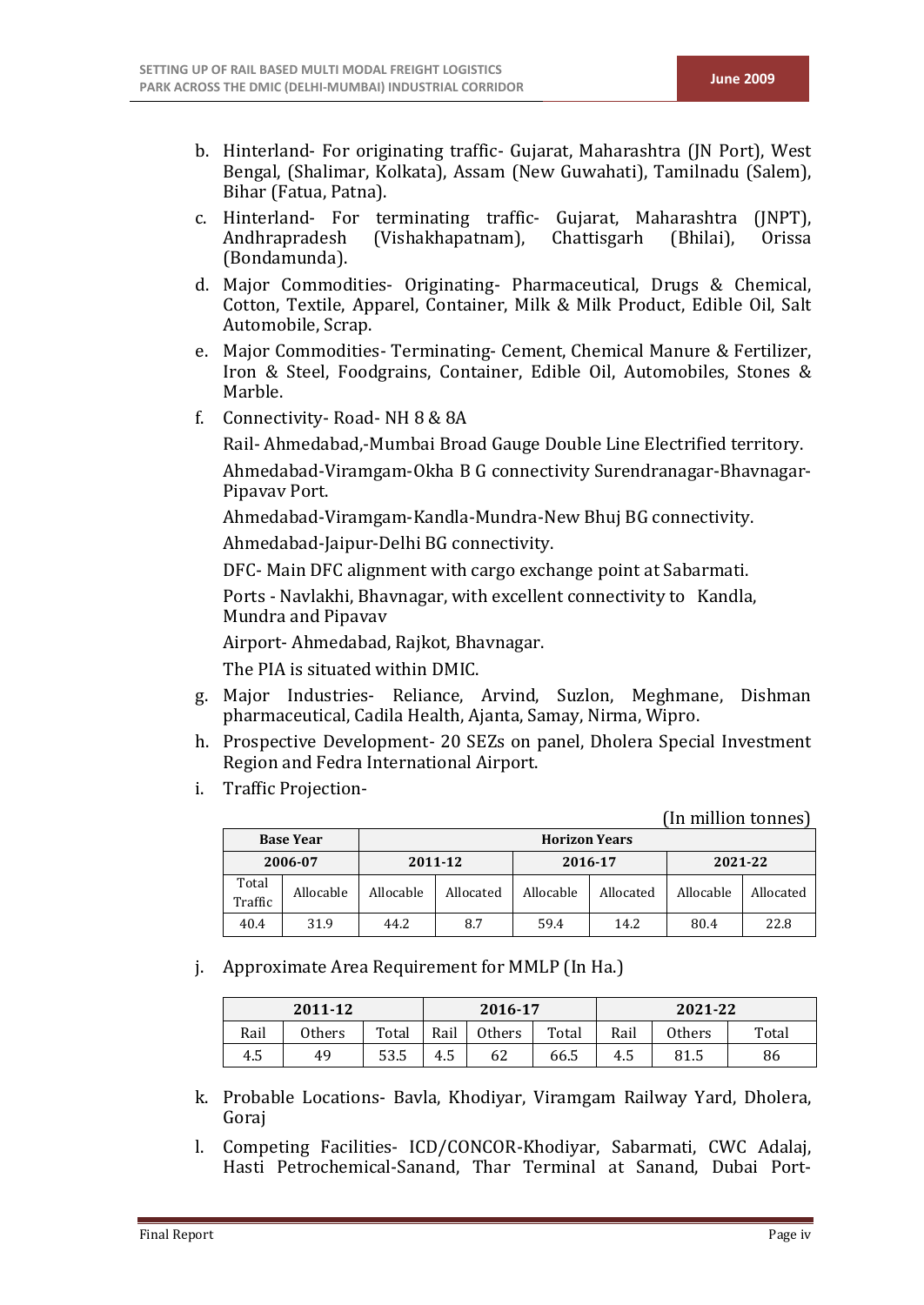Changodar, Hind Terminal-Ahmedabad, Hari Har Infrastructure Logistics – Virochan Nagar.

## **17. Section III Surat-Hazira MMLP**

- a. Project Influence Area (PIA)- On this corridor, the following districts have been identified- Surat, Tapi, Valsad, Navsari, Daman and The Dang.
- b. Hinterland- For originating traffic- Gujarat, Maharashtra, Haryana, U P, Andhra Pradesh.
- c. Hinterland- For terminating traffic- Gujarat, Rajasthan, Punjab, Tamilnadu.
- d. Major Commodities- Originating- Textile/Cotton, Dyes & Chemical, Milk & Milk Product, Paper & Pulp, Engineering & Agro Industries, Iron & Steel, Fruit & Vegetable, Plastic.
- e. Major Commodities- Terminating- Foodgrain, Automobiles, Iron & Steel, Container, Cotton/Wool, Stone & Marble, Plastic, Paper, Petrochemical.
- f. Connectivity- Road- NH 8 and NH 6

Rail- Mumbai-Ahmedabad-Delhi main line BG connectivity.

Ahmedabad-Palanpur-Jaipur BG connectivity.

DFC alignment with cargo exchange point Gothangam.

Ports Hazira main port with Magdalla, Vansi borsi, Maroli andonward connectivity with JN port.

Airport- Surat

The PIA is situated within DMIC.

- g. Major Industries- Hazira Development Authority, Essar Steel, L& T, Kribhco Fertilizer, Reliance.
- h. Prospective Development- 5 SEZs & 5 Industiral Parks Planned Surat-Navasari Industrial Area and extension of rail link to Hazira Port in pipeline.
- i. Traffic Projection-

(In million tonnes) **Base Year Horizon Years 2006-07 2011-12 2016-17 2021-22** Total<br>Traffic Traffic Allocable Allocable Allocated Allocable Allocated Allocable Allocated

j. Approximate Area Requirement for MMLP (In Ha.)

| 2011-12 |        |       | 2016-17                 |    |      | 2021-22 |        |       |  |
|---------|--------|-------|-------------------------|----|------|---------|--------|-------|--|
| Rail    | Others | Total | Rail<br>Total<br>Others |    |      | Rail    | Others | Total |  |
| 4.5     | 53     | 57.5  | 4.5                     | 65 | 69.5 | 4.5     | 70     | 83.5  |  |

37.7 34.3 46.9 11.0 61.9 15.1 82.0 20.9

k. Probable Locations- Gothangam, Hazira Sachin and Batha Village.

l. Competing Facilities- Chalthan by CONCOR, Chhatral Group at Haripura near Bardoli and KRIBHCO at Hazira.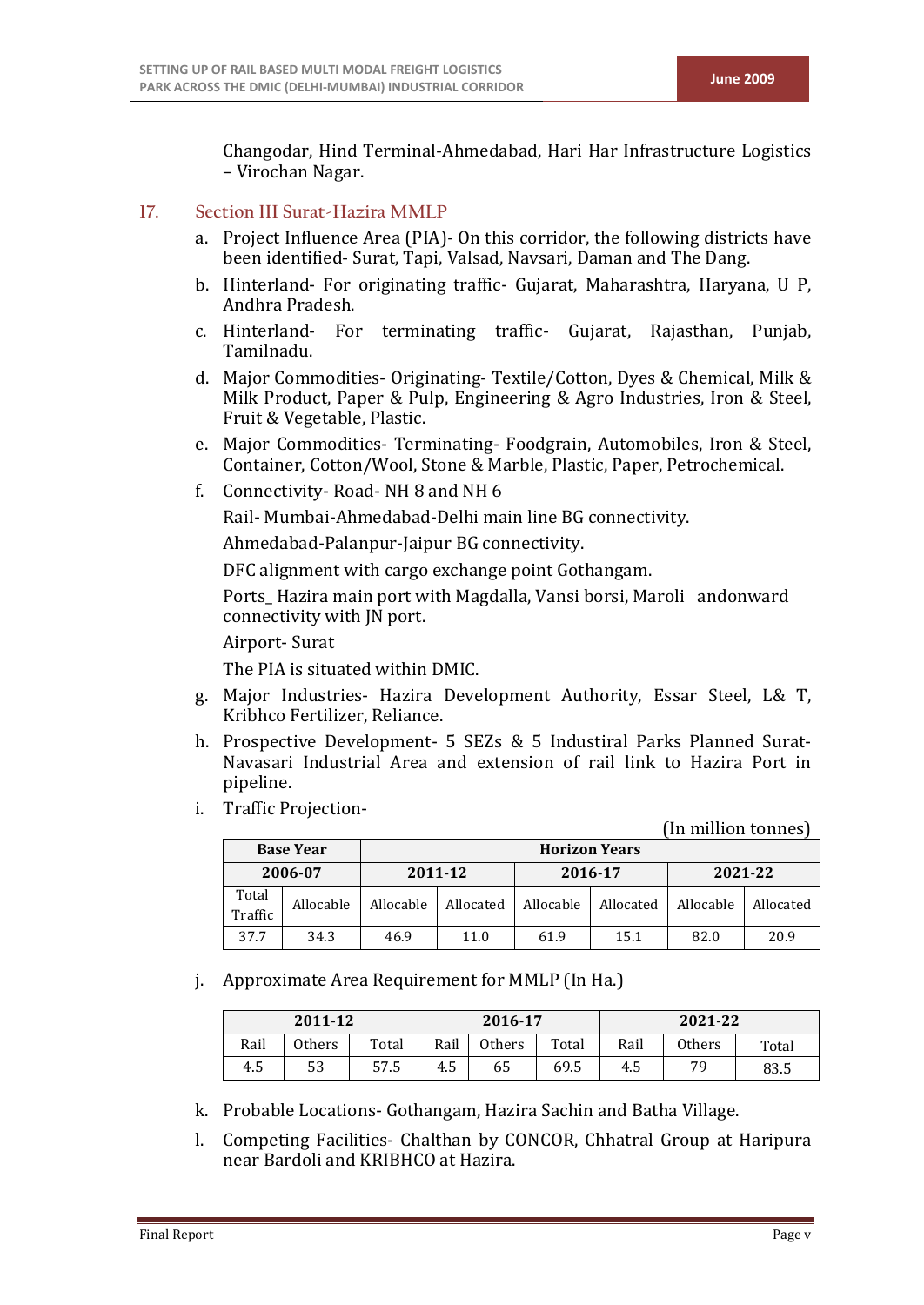## **18. Section III Palanpur- MahesanaMMLP**

- a. Project Influence Area (PIA)- On this corridor, the following districts have been identified- Banaskantha, Mahesana and Patan.
- b. Hinterland- For originating traffic- Gujarat, Rajasthan, Haryana, Punjab, U P, Uttaranchal, Himachal Prades, Assam.
- c. Hinterland- For terminating traffic- Gujarat, Rajasthan, Punjab, UP.
- d. Major Commodities- Originating- Salt NOC/Industrial Salt, Chemical, Edible Oil, Milk & Milk Product, Container, Cement, Iron & Steel and Stone & Marble.
- e. Major Commodities- Terminating- Cement, Stone & Marble, Iron & Steel, Cotton/Textile, Coal, Chemcial, Foodgrains, Chemical Manure & Fertilizer.
- f. Connectivity- Road- NH 15

Rail- Palanpur-JN-Gandhidham BG line by Kachch Rail Corporation.

Ahmedabad-Palanpur-Jaipur BG connectivity.

Bhildi-Samdhari-Jodhpur under gauge conversion.

Bhildi-Patan New BG connectivity under construction.

DFC - Mahesana-Palanpur DFC connectivity with junction point at Mahesana and Palanpur.

Ports-Kandla and Mundra are the main Ports serving the area. There is direct connectivity to Pipavav Port via Surendranagar.

Airport- Deesa

The PIA is situated within DMIC.

- g. Major Industries- Food Processing, Agro Ceramics and Engineering SSI units.
- h. Prospective Development- Palanpur-Mahesana Industrial Area, Santalpur Investment Region.
- i. Traffic Projection-

(In million tonnes)

|                  | <b>Base Year</b> |           | <b>Horizon Years</b> |           |           |           |           |  |  |  |  |
|------------------|------------------|-----------|----------------------|-----------|-----------|-----------|-----------|--|--|--|--|
| 2006-07          |                  | 2011-12   |                      |           | 2016-17   | 2021-22   |           |  |  |  |  |
| Total<br>Traffic | Allocable        | Allocable | Allocated            | Allocable | Allocated | Allocable | Allocated |  |  |  |  |
| 8.4              | 8.0              | 11.0      | 1.1                  | 14.5      | 1.8       | 19.3      | 2.9       |  |  |  |  |

j. Approximate Area Requirement for MMLP (In Ha.)

| 2011-12 |               | 2016-17 |                         | 2021-22 |      |      |        |       |
|---------|---------------|---------|-------------------------|---------|------|------|--------|-------|
| Rail    | <b>Others</b> | Total   | Rail<br>Total<br>Others |         |      | Rail | Others | Total |
| 5.5     | 30            | 35.5    | 5.5                     | 40      | 45.5 | 5.5  | 50.0   | 55.5  |

- k. Probable Locations- Bhildi, Chadotar and Bhandumotidav, Santalpur.
- l. Competing Facilities- There is no competing facilities in surrounding area.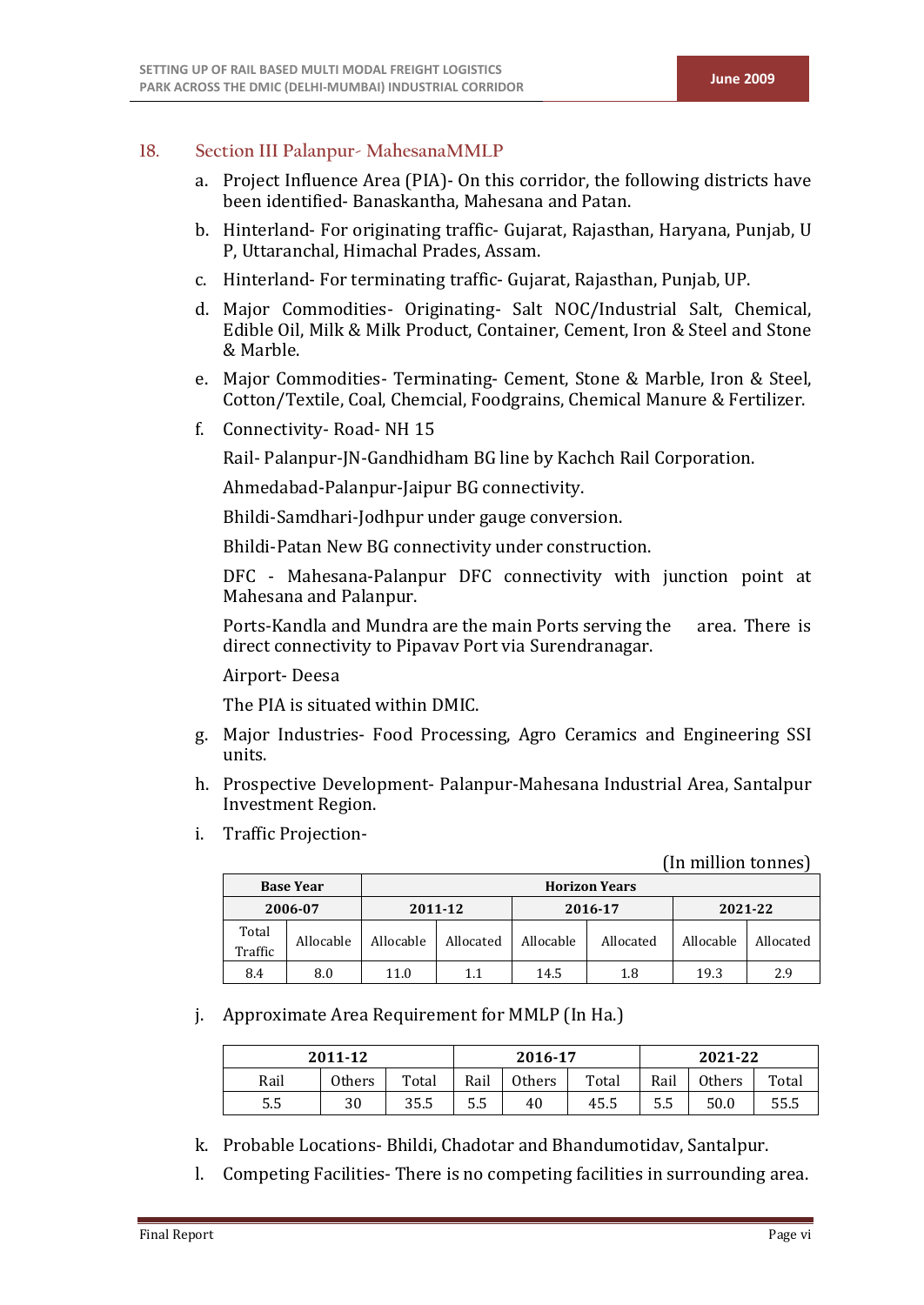### **19. Section IV Gandhidham-Samakhiali MMLP**

- a. Project Influence Area (PIA) On this corridor, the following districts have been identified- Kachchh.
- b. Hinterland- For originating traffic- Gujarat, Delhi, W B, Uttaranchal, U P, Punjab, M P Assam.
- c. Hinterland- For terminating traffic- Gujarat, Delhi, M P, Rajasthan, Punjab, U P, Haryana.
- d. Major Commodities- Originating- Cement, Fertilizer, Foodgrains, Container, Edible Oil, Iron & Steel, Salt Coal, POL, Scrap, Timber, Chemical.
- e. Major Commodities- Terminating- Chemical, Container, Automobile, Pharmaceuticals, Foodgrains, Iron & Steel, Stone & Marble, Fruits & Vegetables, Oilseeds.
- f. Connectivity- Road- NH 15 and NH 8A connecting Gandhidham to north hinterland and Ahmedabad.

Rail- Gandhidham is main hub with connectivity to Kandla and Mundra/New Bhuj with rest of India.

DFC- Through PIA does not within DFC/DMIC, its leg/diagonals are connected to Kandla and Mundra port through Kachchh Railway connected to Kandla and Mundra port through Corporation Gandhidham-Samakhiali-Palanpur

Ports- Kandla and Mundra are the main ports serving the area.

Airport- Bhuj, Mundra and Kandla

- g. Major Industries- Adani Port, Kandla Port, Welspun, Electrotherm, IFFCO, SAL Steel, Agrocel, Varsana Ispat, Ratnamani Tube, Sanghi Cement, Jaypee Cement.
- h. Prospective Development- 12 SEZs & 3 major industrial parks planned.
- i. Traffic Projection-

(In million tonnes)

|                  | <b>Base Year</b> |           | <b>Horizon Years</b> |           |           |           |           |  |  |  |  |
|------------------|------------------|-----------|----------------------|-----------|-----------|-----------|-----------|--|--|--|--|
| 2006-07          |                  | 2011-12   |                      | 2016-17   |           | 2021-22   |           |  |  |  |  |
| Total<br>Traffic | Allocable        | Allocable | Allocated            | Allocable | Allocated | Allocable | Allocated |  |  |  |  |
| 49.1             | 36.2             | 48.9      | 12.3                 | 64.8      | 19.5      | 86.6      | 30.7      |  |  |  |  |

j. Approximate Area Requirement for MMLP (In Ha.)

| 2011-12 |        |       | 2016-17                        |      |       | 2021-22 |        |       |  |
|---------|--------|-------|--------------------------------|------|-------|---------|--------|-------|--|
| Rail    | Others | Total | Total<br>Rail<br><b>Others</b> |      |       | Rail    | Others | Total |  |
| 15.0    | 78.0   | 93.0  | 15.0                           | 94.0 | 109.0 | 15.0    | 120.0  | 135.0 |  |

- k. Probable Locations- Kandla Port Trust Area, Mundra SEZ, Motichirai and Chitrod.
- l. Competing Facilities- CFSs at Kandla & Mundra Port, CWC at Kandla, Samraj at Samakhali.